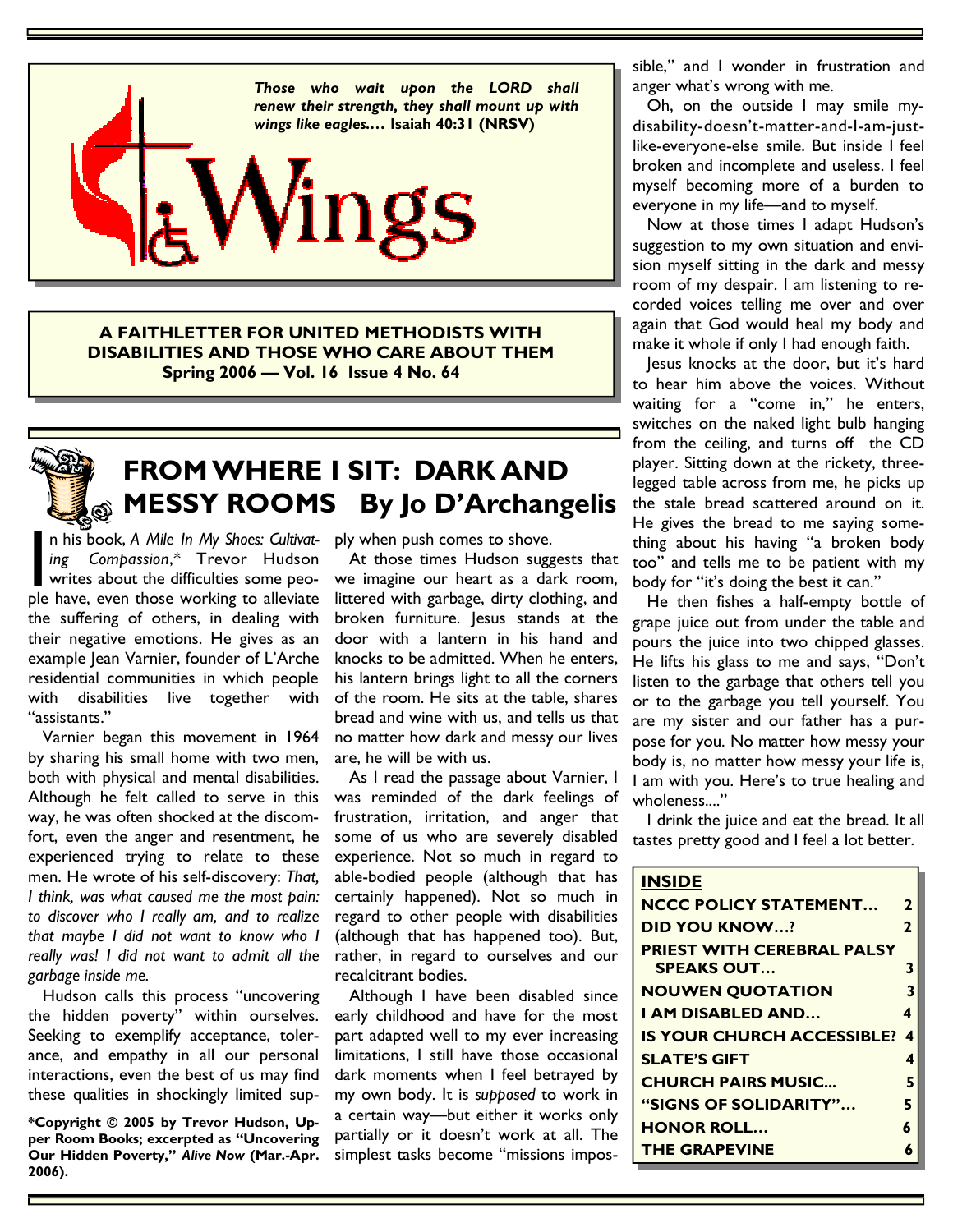# **Other Voices NCCC POLICY STATEMENT ON DISABILITY AND THE BODY OF CHRIST**

*Indeed, the body does not consist of one member but of many.* (1 Cor. 12:14)

**O** ne in five Americans ment that significantly limits one or more major life activities. Virtually everyone will live with a disability at some time in life. Concepts of justice for people with disabilities have evolved beyond paternalism toward the ideals of full participation and inclusion in all aspects of life. Disability rights and self-advocacy movements have emerged. At the national level, landmark laws such as the Rehabilitation Act, the Individuals with Disabilities Education Act (IDEA) and the Americans with Disabilities Act (ADA) seek to assure the same rights to people with disabilities

that are guaranteed to all other people in our society.

 This policy statement rests upon four theological principles:

 l. All people are created in the image of God. *Then God said, 'Let us make humankind in our image...'* (Genesis 1:26)

 2. All people are called by God. *For we are what (God) has made us, created in Christ Jesus for good works, which God prepared beforehand to be our way of life.* (Ephesians 2:10)

 3. All people have special gifts. *Now there are varieties of gifts but the same spirit...* (1 Corinth. 12:4)

 4. All people are invited to participate in God's ministry. *To each is given the manifestation of the Spirit for the common good.* (1 Cor. 12:7)



**A** non-official, non-profit quarterly newsletter published for, by, and about United Methodist adults with disabling conditions

**FOUNDER/EDITOR COMPUTER LAYOUT GRAPHIC DESIGN** Jo D'Archangelis

**CORRESPONDENCE** Send all correspondence—including feedback, original writings, items from other sources, and changes of address—to Jo D'Archangelis, Editor, at **Mailing Address** 592 West Ammunition Road, Apt. 1 Fallbrook, CA 92028 **Telephone/Fax** [760] 723-2668 (please call before faxing) **E-Mail** jodarlis@aol.com

**E-WINGS** Two e-mail versions of *Wings* are available for those with vision impairments and computer "reading" devices, those who have difficulty handling paper and print pages, those who live outside the USA, and those who just prefer computer viewing: (1.) A strictly e-mail version in unformatted text without graphics, and (2.) A formatted version with color graphics available to those able to open attached files in MSPublisher 2000 format. E-mail Jo D'Archangelis at jodarlis@aol.com to request either, or both, of these versions.

**WINGS ONLINE** Four issues of *Wings—*Fall 2002, Winter 2003, Spring 2003, and Summer 2003—in their entirety may be accessed at www.cal-pac-ccdm.org/. Selected articles from back issues of *Wings* 1995-98 may be accessed at www.mariposa-ministry.org.

**DONATIONS** Most of the funding for *Wings'* publication and mailing comes from reader donations. There are no subscription fees. If you think *Wings* is worth it, please make a check or money order payable to the "Fallbrook United Methodist Church" (or "FUMC") and mark it "Wings Newsletter." Mail it to the church address below.

| <b>Basic Angel</b>   | $$6 - $14$    | <b>Major Angel</b> | $$15-$24$ |
|----------------------|---------------|--------------------|-----------|
| <b>Super Angel</b>   | $$25-$49$     | Mega Angel         | \$50-\$99 |
| <b>Awesome Angel</b> | \$100 or more |                    |           |

**Church Address** Fallbrook United Methodist Church 1844 Winterhaven Road Fallbrook, CA 92028 **Church Telephone** [760] 728-1472 **Church Fax** [760] 728-7433 **Church E-Mail** FUMC1887@tfb.com

 In the light of these theological principles, it is the witness of the National Council of the Churches of Christ that all human beings, including those among us with disabilities, are entitled by God to the rights in church and society implied in the divine call. These rights include a life of dignity and respect with access to education, health care, useful work, recreation as well as the right to friendship, spiritual nurture, freedom, and selfexpression. The rights of each person, including people with disabilities, are equal to and balanced by the rights of others.

 We believe the human community in all its forms is accountable to God to protect these civil and human rights. God requires the church to give spiritual and moral leadership to society in protecting these rights. The church must exercise its leadership by its public preaching and teaching but even more by its example as an inclusive community of faith, using the gifts of all its members.

*Now there are varieties of gifts but the same spirit; and varieties of service but the same Lord...* (1 Cor. 12:4)

**National Council of Churches of Christ General Assembly, November 11, 1998.** 

#### **DID YOU KNOW IT SAYS RIGHT HERE IN THE UMC BOOK OF DISCIPLINE…?!?**



**a Pastor** ... In the context of his/her basic responsibilities, the UM

pastor has the specific duty "to lead the congregation by teaching and example in a ministry with people with disabilities."

> *Book of Discipline of the United Methodist Church 2004* **(¶313).**

#### **Annual Conference**

"The annual conference shall be held in places that are accessible to people with disabilities."

*BDUMC 2004* **(¶603).**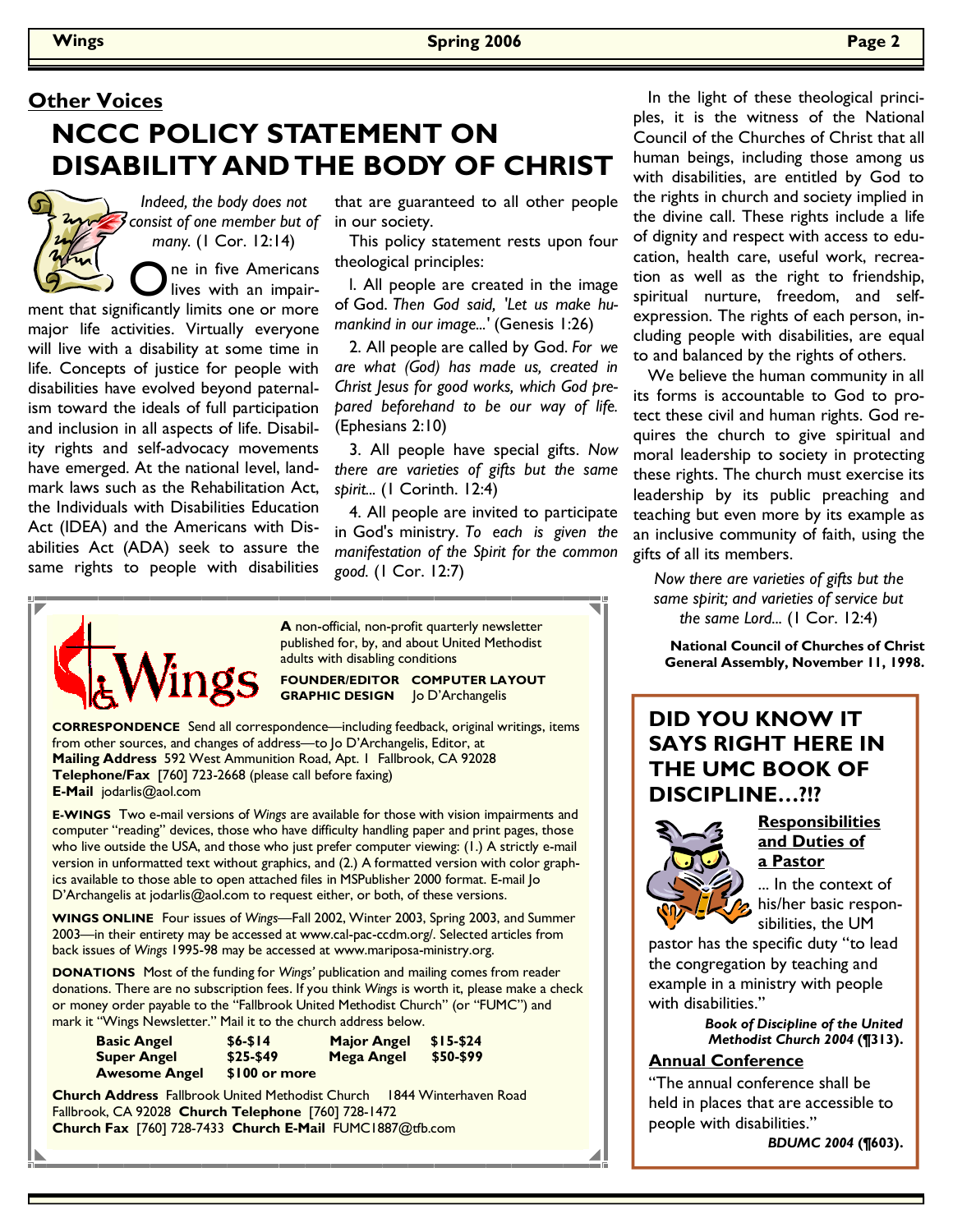## **PRIEST WITH CEREBRAL PALSY SPEAKS OUT ON HEALING By Matthew Davies**

**The Spirit of the Lord is upon me, be-<br>
cause he has anointed me to preach<br>
good news to the poor. He has sent<br>
me to proclaim release to the captives and** *cause he has anointed me to preach good news to the poor. He has sent me to proclaim release to the captives and recovering of sight to the blind, to set at liberty those who are oppressed, to proclaim the acceptable year of the Lord.* (Luke 4:18- 19)

 The Rev. Nancy J. Lane, an Episcopal priest from the Diocese of Central New York who lives with

cerebral palsy, believes wholeheartedly in this Gospel message and in Jesus' commitment to the healing of body and soul. In 1983 Lane established a ministry to educate Central New York congregations to be more welcoming and inclusive of people with disabilities. Disability Awareness was designed to address negative and stereotypical attitudes, Lane notes, and to speak to the universality of limitation, suffering, and difference.

 "It takes great faith to live with a disability, to constantly adjust and readjust to the barriers imposed by our society, whether physical barriers or negative attitudes," Lane said. "People with disabilities often live marginalized lives because of discrimination, low income, and lack of access to the church, market place, transportation, or a fulfilling social life. It takes enormous faith to live with these challenges."

 Lane acknowledged that people who are not welcomed and included in the life of a worshipping community may not have a developing and deepening spiritual and prayer life to support them through their difficulties…."Healing happens when we are welcomed, included, and our gifts received because we are part of the body of Christ. As I traveled around the country I discovered enormous suffering in people with and without disabilities. Much of this suffering was caused by people who wanted them to be 'cured' and when they were not, had been pronounced as evil, possessed, sinful, or lacking faith."

 These were issues that Lane had encountered often and she had wrestled with these issues and their attendant questions in prayer, therapy and throughout her theological and psycho-

**"Healing happens when we are welcomed, included, and our gifts received because we are a part of the Body of Christ." — Rev. Nancy J. Lane —** 

> logical studies. "I had learned long ago that healing of my disability [cerebral palsy] was not what I needed or even wanted," she said. "Rather, I often needed healing from the negative attitudes and responses of others and, like most of us, needed healing from the hurts that life may bring to any of us."

> Lane's life experiences, academic studies, theological training, and long years of spiritual direction have convinced her that healing is a process of transformation and requires attention and discernment of one's spiritual journey to God. Her research in the study of healing, suffering, psychology, and theology has also reinforced her understanding of the Church's original purpose for confession, reconciliation, and anointing in the healing ministry. ...

> In 1995, Lane embarked on a new mission and outreach project and founded A Healing Ministry, which currently provides therapy, lectures, workshops and retreats with counseling to clients using Jungian psychology, sacred psychology and prayer therapy. "Sacred psychology enables one to look at the

wounds, betrayals, and deep holes of life and learn how to turn them into holy places of strength," Lane said. ...

 Workshops on healing and spirituality explore the relationship between spiritual health and faith in God and physical and psychological well-being. "This holistic approach reflects Jesus' ministry of healing, which was always concerned with the whole person and their transformation," Lane said…..

 A retreat for people with disabilities focuses on the theological and psycho-

> spiritual aspects of living with disability, as opposed to suffering from disability. Using a format of talks, discussion,

story-telling, and worship, the dimensions of the psycho-spiritual journey when living with a disability are explored….

 Lane notes that Scripture clearly indicates that the church has been endowed with specific healing power and that the reader of the Gospels can readily perceive how Jesus invested a major portion of his ministry in healing the sick. "The meaning of healing extends far beyond the symbolic action of curing the sickness. The power of healing confronts the powers which oppress us and witnesses to the presence of God's power at work in the world."

 "Jesus healed," Lane added. "He touched lame legs and gave them strength. He reached his hand to blind eyes and gave them sight. He touched weak minds and restored order. He forgave sins and cast out demons setting people free from spiritual, emotional, and physical bondage...Jesus healed both body and soul."

**Abridged from Episcopal News Service (Aug. 26, 2004). Davies is staff writer and web manager of ENS. A Healing Ministry: http://ahealingministry.com/index.html.**

Ine question is not, how can we help people with disabilities? The more important question is, how can people with disabilities give their spiritual gifts to us and call us to love?

**— Henri Nouwen —**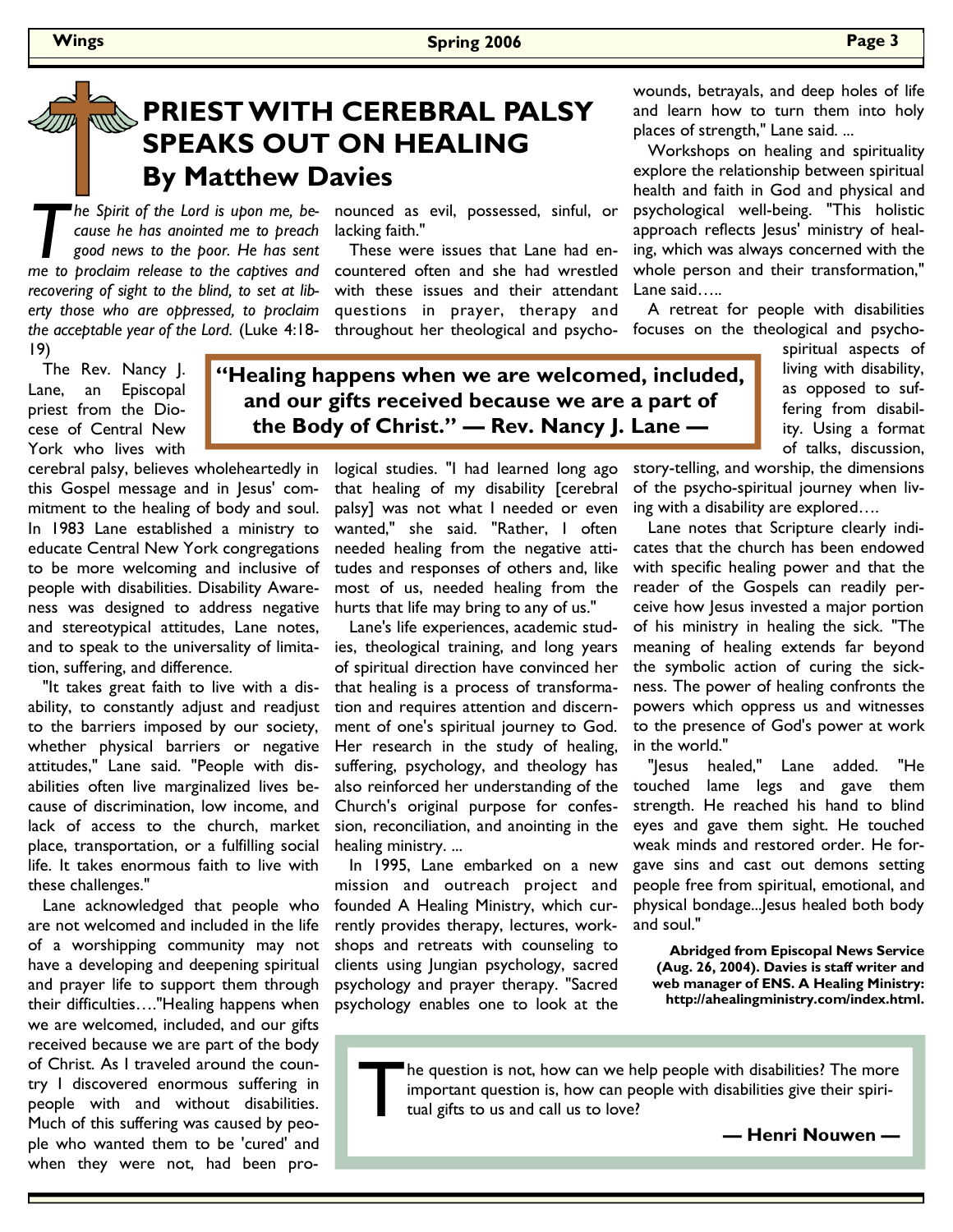#### I Am Disabled And…

this has enabled me to identify with those on the margins. LORD, who is made weak and I am not weakened? Who is caused to stumble and I am not indignant? My disability has often been like a thorn in my flesh tormenting me. Repeatedly I have pleaded with you to take it from me, but you have said to me, "My grace is sufficient for you, for power is made perfect in weakness." So, I will take pride all the more gladly in my weaknesses, so that Christ's power may dwell in me.

> **Affirmation #16 based upon 2 Cor. 11:29-30, 12:7-9 (NRSV) by Ken Tittle and Mariposa Ministry and Mariposa Online.**

# **IS YOUR CHURCH ACCESSIBLE? By Tom Gray**

W hether or not your church is<br>
disabilities says a lot about<br>
your church. If you think about it, if any disabilities says a lot about

one place in the world should be handicapped accessible, it's the church!

 We visit other churches from time to time [with our son Slate who has cerebral palsy and uses a wheelchair] and find

a few here and there that have a really nice 1 in 12 ramp into their entrance. Their doors are wide enough, open outwardly, and they utilize horizontal levers versus knobs. Great, we think, until we get inside only to find that the rest room does not have a 5 ft. (wheelchair) turning radius in their stalls, or, worse yet, is downstairs.

 Due to separation of church and state, churches are not bound by the same building codes as are other public structures. I firmly believe in the separation of church and state. More importantly, I believe that churches should be in the vanguard when it comes to providing accessibility to persons with disabilities. Whatever you have to say to this people group, you are being heard, loud and clear!

 [Using]...a wheelchair is, of course, not the only disability. It is one of the most visible, but certainly not the only disability that churches should make attempts to minister to. How about kids and adults with learning disabilities? Should they be thrown in with their age

71 î î î

accessible to people with need to "hear" the Gospel of Jesus hether or not your church is group...or peer group? Do the deaf Christ?

> How about the ADHD kids? How does your church relate to them? "Bobby, sit down and please be quiet. You are disrupting the other children!" Face the facts: "Bobby" can't sit down and be quiet. If he could, he probably would. The

"Bobbys" in the world also deserve an opportunity to hear the wondrous story about how God came to earth to bring his children into a relationship with him.

 Another category should be mentioned here, although we probably don't see it as a disability. How does your church relate to people that don't speak the same language you do? To them, they are at a disadvantage. Any Koreans in your neighborhood? How about Hispanics, or Vietnamese, or Slavs, or Saudi Arabians?...Remember this, Christianity is not a religion, it's a relationship with the God that created the universe....Maybe he wants you to tell them about him. Maybe you are the only person, or the only church, that will have that chance. Seize the opportunity!...

 Some disabilities are more obvious than others, but we have all been disabled in some way or another. Jesus wants to minister to everyone, whatever their predicament, wherever they live. Is your church...accessible?

> **Excerpted from the** *Biblical Recorder* **(Sept. 22, 2001).**



# **SLATE'S GIFT By Tony W. Cartledge**

n the summer of 1999, Slate Gray was 7 years old and hard at work. Slate is the son of Tom and Deb Gray. They live in Seagrove, [N. C.], where Tom works as a potter (he also dabbles in writing and Web design). They are members at First Baptist Church of Seagrove. Slate is challenged by cerebral palsy, but he is an active boy, getting around with a walker and a shiny new wheelchair.

 In August of 1999, Slate was active in the pottery shop, making Christmas ornaments of clay. Because his hand-eye coordination makes detail work difficult, Slate's ornaments tend to be free form, rather than looking like angels or reindeer. He adds splashes of red and white glazes, and his dad fires the ornaments in the pottery kiln. Slate strings a little card through a hole in each piece, explaining that the bare clay represents the earth from which we came, the red is a reminder of Christ's blood shed for us, and the white suggests our sins, made white as snow.

 Slate's ornaments proved to be popular. They sold out by October, leaving him with a profit of \$300. His parents had agreed to allow Slate to decide what to do with his new-found riches, and fully expected him to purchase one or more large items for himself. And what did he choose to do? "I want to send it to the Floyd kids," he said.

 Slate had relatives in eastern North Carolina, and he had heard about the difficulties facing children whose homes had been lost to Hurricane Floyd. Their need touched his heart. He wanted to help and that's exactly where his \$300 went. Slate's gift was a blessing to the folks affected by Floyd, and a lesson to the rest of us ... if we have ears to hear.

**From the** *Biblical Recorder*

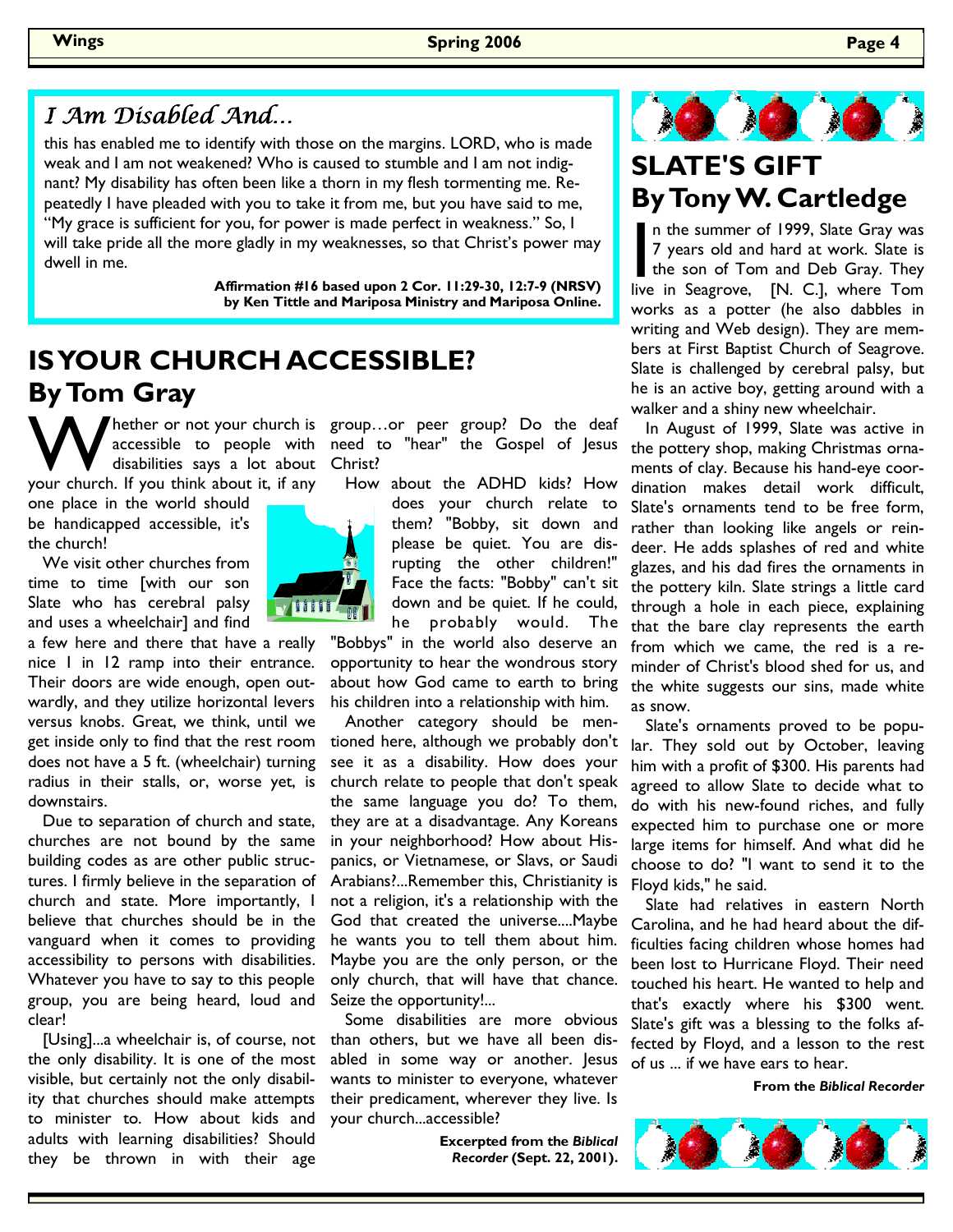### **CHURCH CHOIR PAIRS MUSIC WITH SIGN LANGUAGE By Amy Green**

The idea struck Susan Plymell 10 she became reacquainted with Donna<br>years ago, when she was pastor of Roberts, who had taken the same sign<br>a church where a deaf boy at- language class as Plymell years before.<br>tended servic years ago, when she was pastor of a church where a deaf boy attended services. "I just thought, 'Wouldn't it be great if we had a choir that could sign the music for him?'" she

says. "I think sign language is such a beautiful language to begin with. I thought if you added music, it would be even more wonderful."

 It is perhaps an unlikely blend, music with sign language. But Plymell put the two together five years ago as pastor of SonRise United Methodist Church in Pueblo, Colo., organizing a choir that signs the words to all the songs it performs. She started the choir to reach out to deaf congregation members and raise awareness, but now it performs across the community, inspiring churches, community groups, schools and others with its music and synchronized signing….

 The 20-member choir of church and community members—some deaf, some from other congregations—rehearses two hours each week. It focuses primarily on contemporary Christian and gospel music but performs some secular tunes for community groups and schools.

 Word has spread quickly about the choir. It makes a few performances each month—some as far as an hour away for groups such as the local Shriners chapter and at the Pueblo Community College and area elementary schools. It also performs for special events at other churches and participates in the community's annual Fourth of July and Christmas parades.

 "It's a real service to the deaf people," Plymell says. "It's an opportunity for them to actually participate in the music….For the hearing people, they love it because it's so beautiful to watch, and it enhances the music that's being played."

 Plymell learned sign language as pastor of another church where a deaf boy attended services. When she joined Son-Rise United Methodist Church, which draws about 60 on an average Sunday,

Roberts, who had taken the same sign language class as Plymell years before. Roberts offered to direct the choir.

 The choir enables her to share her beloved music with deaf friends, Roberts

> says. "I feel for them because they can't hear music, and this is my way of sharing music with them," says Roberts, an inter-

preter for the deaf at Pueblo Community College. "They feel the vibrations, but putting the lyrics together puts a different meaning to the music."

 Tiffany Sterner, 14, who has had hearing problems since she was born, struggled with sign language until joining the choir with her mother. She has been with the choir for two years and is glad to be able to communicate with the deaf.

 "I get to learn a new language, and my mom doesn't have to shout at me all the time when she talks to me," says Sterner, who eventually wants to nurture other children through serious health problems as a pediatrician. "It's a beautiful thing, and it's just interesting to

watch."

 Tiffany attends services at a Pentecostal church but joined the choir after her mom heard about it at a community event for the disabled. She says she enjoys visiting various congregations and learning about how other denominations worship. Her father, Doug Sterner, believes the choir has had another effect on his daughter. "It also gives Tiff a sense of purpose, that she does something that is important and makes a difference," he says.

 Plymell believes the choir has succeeded in raising awareness. She notes many of the choir's members joined after they saw a performance and then signed up for sign language lessons. She feels the choir's movement to the music inspires audiences. "It just adds more depth to the words," she says. "It adds almost a physical and emotional response to the words."

 She believes the choir has reached beyond its original goals. "It connects unchurched people with the churched people of different denominations," she says. "We're a truly diverse group of people, and that's really wonderful to see."

**From United Methodist News Service (March 23, 2004). © 2005 United Methodist Communications. Green is a freelance journalist based in Nashville, Tenn.** 

#### **"SIGNS OF SOLIDARITY" A USEFUL BOOK**

**C** igns of Solidarity is a useful resource that will aid congregations in involving  $\bigcup$  persons of all ages with auditory and optic losses in the church. In the United States there are about 28 million hard of hearing people, .5 million Deaf, 1.5 million late-deafened, and 1 million deaf-blind, the latter including a growing number of older people with losses of *both* hearing and eyesight.

 About 90 percent of church members and constituents living with any of these forms of hearing loss become church dropouts. The culprit is the failure of churches to be "hearing-accessible." Not only are the needs of these people neglected but, more importantly, churches and communities are deprived of their individual talents.

 First published in 1994, *Signs of Solidarity* was revised in 2004 at the request of the National Committee on Ministries with Deaf, Late-Deafened, Hard of Hearing, and Deaf-Blind Persons in the United Methodist Church. The authors are the Rev. Dr. Kathy Black, Nancy Kingsley (also editor), Candis Shannon, the Rev. Kirk Van Gilder, and the Rev. Dr. Robert Walker.

*Signs of Solidarity* (#02088), second edition, may be ordered for \$7.00, plus shipping and handling, from the General Board of Global Ministries Service Center by telephone (1-800-305-9857), or by fax (1-513-761-3722).